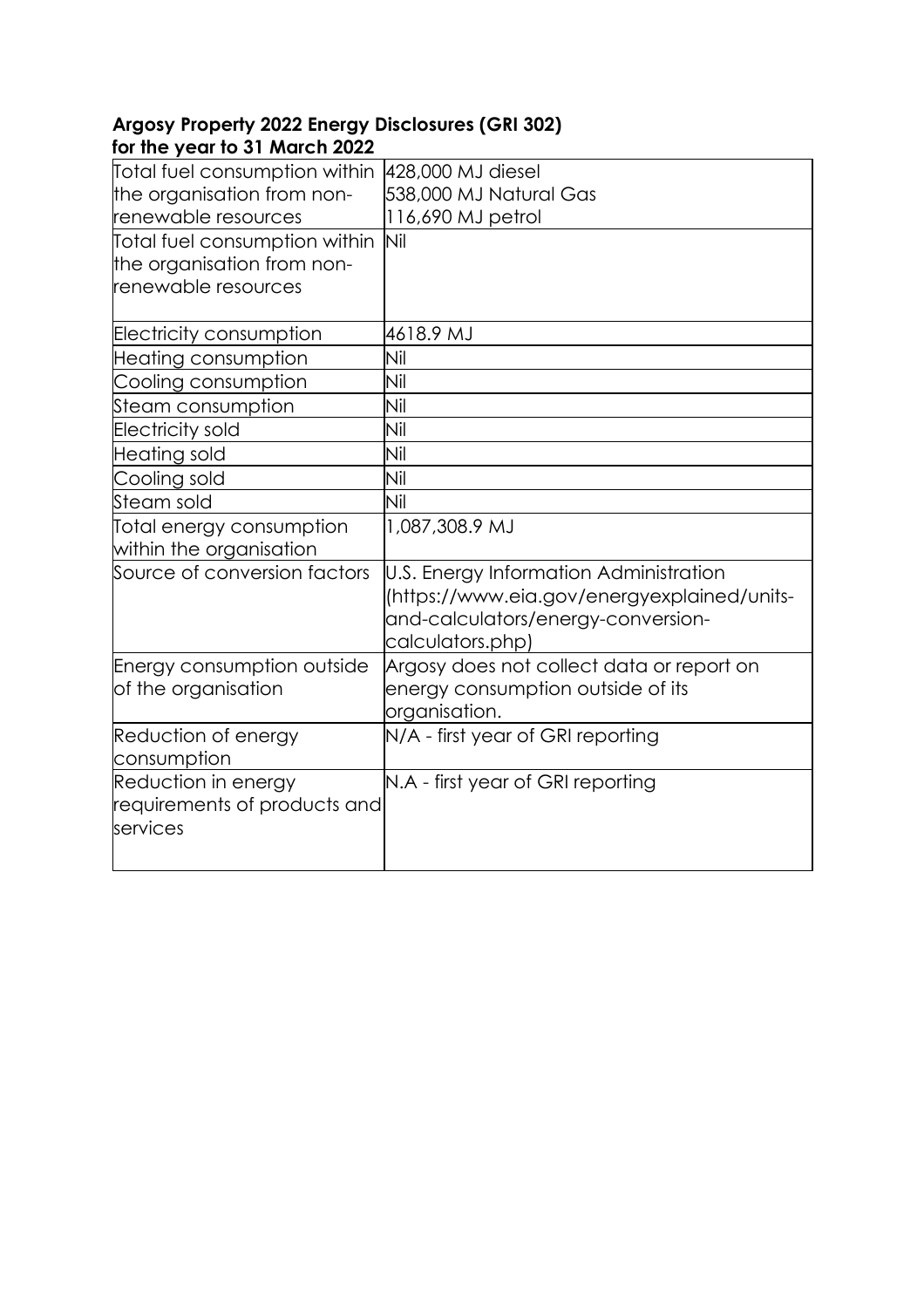## **Argosy Property 2022 Emissions Disclosures (GRI 305) for the year to 31 March 2022**

| Scope 1 GHG emissions                                                         | 167 metric tonnes CO <sub>2</sub> equivalent                                 |
|-------------------------------------------------------------------------------|------------------------------------------------------------------------------|
| Gases included in the                                                         | All gases                                                                    |
| calculation                                                                   |                                                                              |
| Biogenic C02 emissions                                                        | Nil                                                                          |
| Base year for calculation                                                     | 2019                                                                         |
| Rationale for base year                                                       | 2019 was unaffected by COVID-19 and                                          |
|                                                                               | considered a 'normal operations' year                                        |
| Emissions in the base year                                                    | 74 metric tonnes CO <sub>2</sub> equivalent                                  |
| Source of the emission factors<br>and global warming potential                | Toitū Envirocare Carbonzero programme                                        |
| (GWP) rates                                                                   |                                                                              |
| Consolidation approach                                                        | Operational control                                                          |
| Standards used                                                                | ISO 14064-1 or PAS 2050                                                      |
| Scope 2 GHG emissions                                                         | 189 metric tonnes CO <sub>2</sub> equivalent*                                |
| Base year for calculation                                                     | 2019                                                                         |
| Rationale for base year                                                       | 2019 was unaffected by COVID-19 and<br>considered a 'normal operations' year |
| Emissions in the base year                                                    | 125 metric tonnes CO2 equivalent                                             |
| Source of the emission factors<br>and global warming potential<br>(GWP) rates | Toitū Envirocare Carbonzero programme                                        |
| Consolidation approach                                                        | Operational control                                                          |
| Standards used                                                                | ISO 14064-1 or PAS 2050                                                      |
| Scope 3 GHG emissions                                                         | $47$ metric tonnes $CO2$ equivalent                                          |
| Gases included in the<br>calculation                                          | CO <sub>2</sub>                                                              |
| Biogenic C02 emissions                                                        | Nil                                                                          |
| Base year for calculation                                                     | 2019                                                                         |
| Rationale for base year                                                       | 2019 was unaffected by COVID-19 and<br>considered a 'normal operations' year |
| Emissions in the base year                                                    | $47$ metric tonnes CO <sub>2</sub> equivalent                                |
| Source of the emission factors<br>and global warming potential<br>(GWP) rates | Toitū Envirocare Carbonzero programme                                        |
| Standards used                                                                | ISO 14064-1 or PAS 2050                                                      |
| GHG emissions intensity ratio                                                 | 3.15                                                                         |
| Organization-specific metric                                                  | Revenue (\$NZD million)                                                      |
| Types of GHG emissions included<br>in the intensity ratio                     | Scopes 1, 2 and 3                                                            |
| Gases included in the<br>calculation                                          | All gases                                                                    |